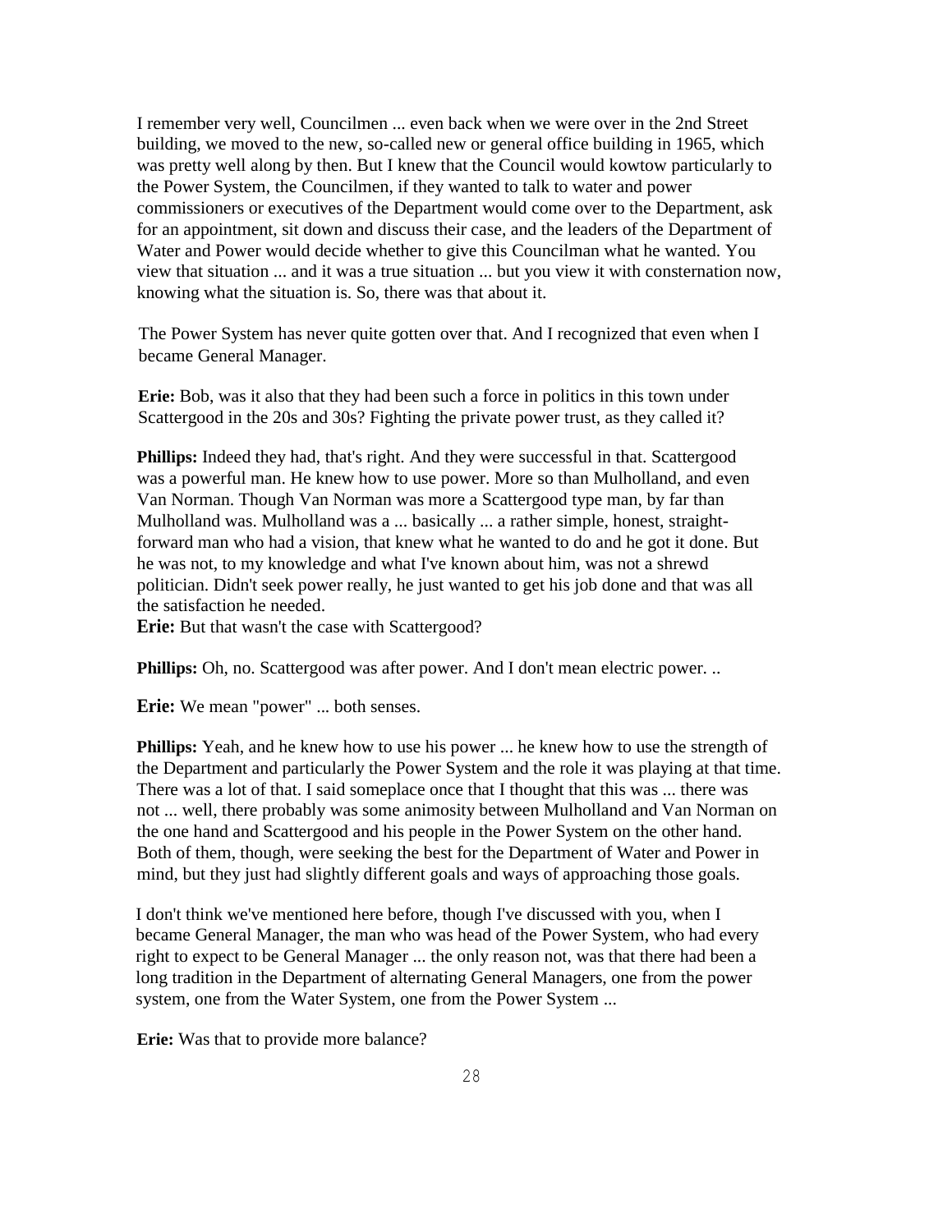Phillips: It was, I think. And it worked ... it had a good effect, I think. And Floyd Goss, well ... my predecessor's General Manager was Eddie Kanouse ... Dr. Kanouse ... a very Stanford educated, very sophisticated, very academic type person, if you'll excuse the ...

**Erie:** Fine with me

**Phillips:** He was a small man, very short. A very nice man. Pipe-smoker. But I recall particularly that the chair that was in the General Manager's office ... Ed Kanouse sat in that chair and used to sit there puffing his pipe and swinging his feet. .. they missed the floor by about three inches. I came in, sat down in the same chair, raised it as high as I could, and planted my feet squarely on the floor. That was the difference. Eddie Kanouse was probably about 5'7", if that. Anyway, he was a mild-mannered person.

But Floyd Goss, who had moved in as head of the Power System, was much more of a Scattergood type person. He was very smart, a very good engineer ... electrical engineer, a good politician, good organizer, a good speaker, and a forceful person in just about any way you can think of. And I know that he wanted to be the General Manager very badly. He was not appointed General Manager and I learned later that the reason was not the alternating tradition, there were other reasons why Floyd was not considered suitable and I understand those reasons. But shortly after I assumed the office of General Manager, Floyd, who was a very good friend of mine, I liked him and we got along fine. But he came up one day to talk to me and he said that he wanted to help me, you know, he thought that this was a good choice ... this was fine ... he was going to be able to work with me and he knew it would work out just fine. And he wanted to help me all he could. He did remind me, however, rather pointedly that he did not need anyone to tell him how to run the Power System. And that remark didn't come as a surprise. My return remark to him was, "Boy, Floyd, don't worry," I said. "I know you know how to run the Power System, and I'm not in any way going to tell you how to run the Power System because I'm going to be too busy running this Department." And he did not miss the point. He didn't stay long, but we got along fine while he was there.

On a much smaller scale, to give you an idea ... to capsulize on a smaller scale the position between the Water System and the Power System ... and it was engraved, I don't know that it will ever change ... In 1960 ... Jan 2, 1960 ... I assumed the job of Northern District Engineer of the Los Angeles Aqueduct Division. This meant that I went up to the Independence office and was in charge of everything north of Haiwee reservoir, the whole northern district. land administration, power administration in the local power system up there, not in the maintenance of the transmission lines of the department that came through by that time, but the local distribution and the billing and all that was under my jurisdiction. This was kind of in a transitional period when we were going from allelectric medallion homes to the environmental requirements of "Gee wiz, we gotta save energy," you know. It was kind of in that transition.

But certainly, some of the people in that Department were very much, "We gotta go out and sell power." They sent a man up there as a ... I've forgotten his exact title, but they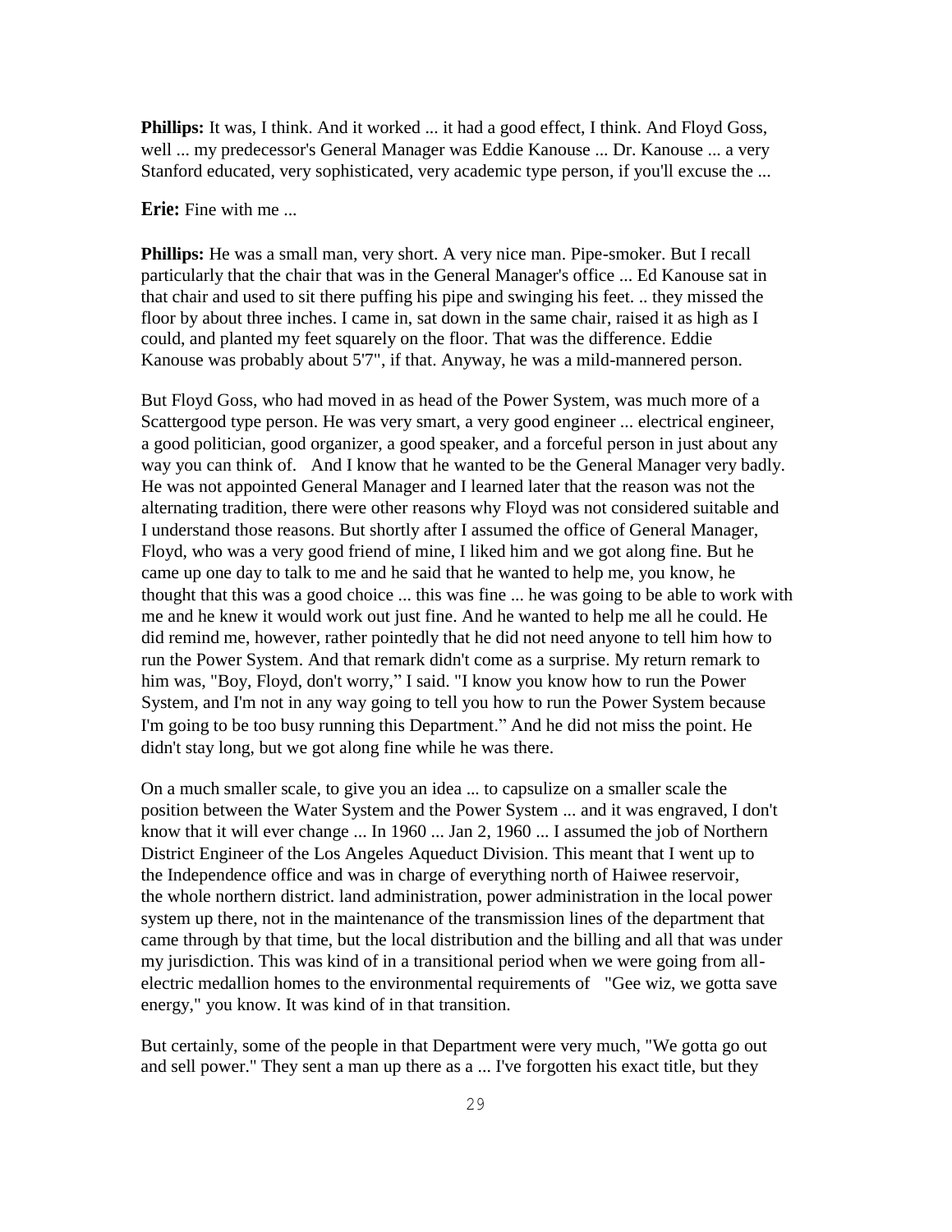were used throughout the system ... and they were the people that set up new services, encouraged new services and did the preliminary planning as to what the load was going to be for new services, and what kind of service it should be, and what the billing would be, and all that stuff .. get the service set up. And, when they weren't working on a service that somebody had already asked for, then they were out drumming up service.

Well, a man by the name of Ed Rife was sent up there by the Power System, and he arrived just about the same time I did. He was a very zealous person, he was an old time Power System man. Another pipe-smoker... I have nothing against them, I enjoyed smoking a pipe for many years myself

He immediately went out and, "By gosh, we gotta get some power started, we got sell some power up here."

And pretty soon, he was ... you know, he wanted to bring in light industry, and employees and start building up load here. And I got him into my office and I said, "Look kid, the whole goal of this operation up here is to maintain and protect the water supply for the city."

I said, "Power work is incidental."

I said, "One of the philosophies that we have in administering all this area up here is that 'growth' is not an attractive word. We're not after growth. We want to be sure that the people that are here have a good livelihood, we want to bolster recreation for people who are coming through, we want to do all that. But we want this to remain cattle-country up here. We want to see cattle all over the country, and nothing else."

I said, "We just don't drum up any service. We don't seek service. If somebody wants a power service, fine, we work with them. But we don't go out and encourage industry to come in ... because that means more people and a bigger political base which might fight the Department."

I said, "Actually, that's what we do."

Well, it turned out to be very hard for him to give that up. Eventually, we had to go through some offices downtown to get this enthusiasm stopped, but we did. But that shows you that the Power System had very little concern or care about the concerns or the needs of the Water System. And that little item demonstrates that very well.

**Erie:** What about this alternating pattern, this tradition, right, of going to first to the Water and then to the Power System for the recruitment of the General Manager. Which side do you think, Bob, produced the better general managers and why?

**Phillips:** Well, I'm too modest to tell you that, but I'm not modest enough to quote somebody. We had a brilliant Chief Assistant City Attorney for Water and Power for many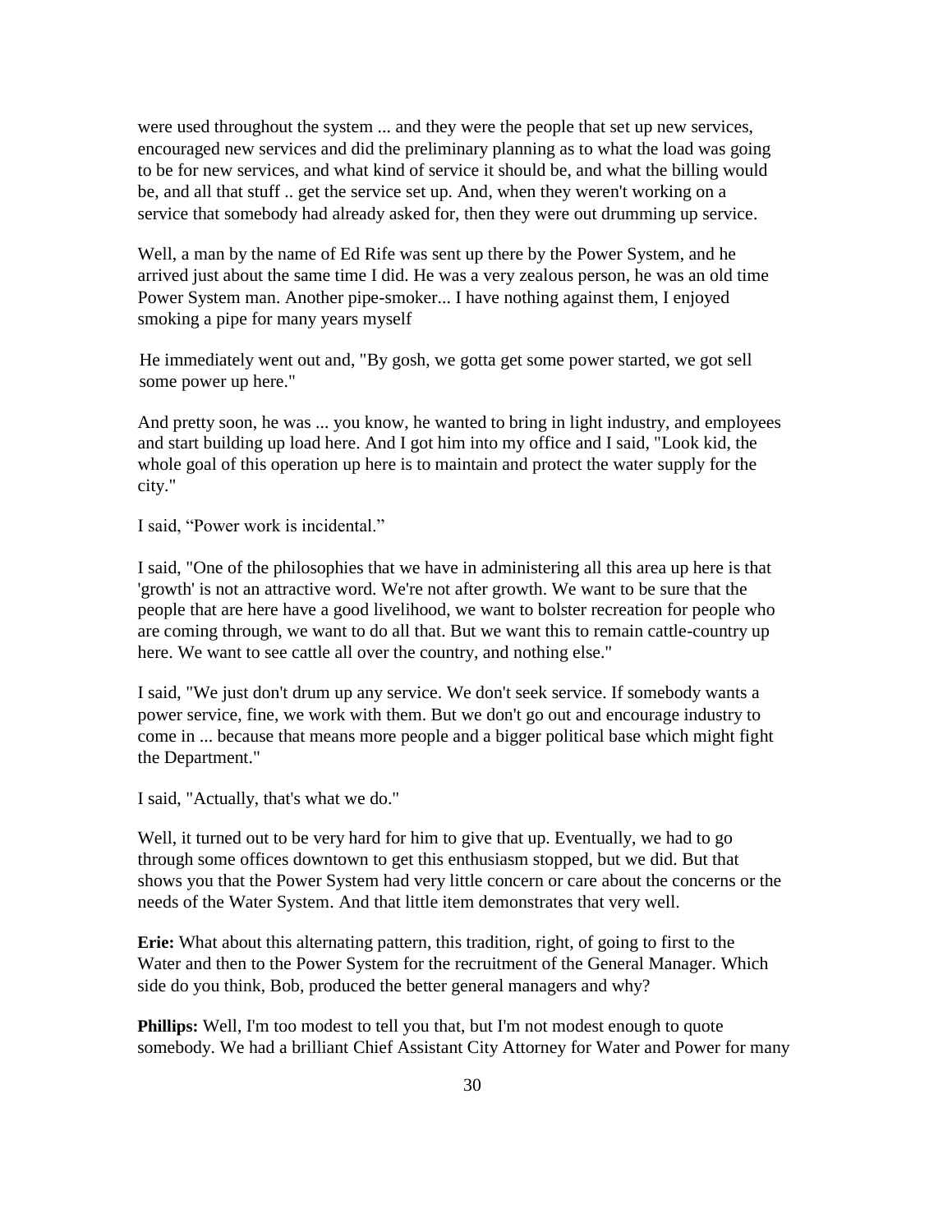years back in the 50's, 60's and early 70's, his name was Gilmore Tillman, an absolutely brilliant man. He was virtually, during the Kanouse regime, particularly, he was virtually the General Manager. He kind of guided Eddie Kanouse on things. He was not that during ... Kanouse's predecessor, which was Sam Nelson and nobody told Sam ...

**Erie:** Nobody told Sam anything ...

**Phillips:** Sam handled everything just fine. But Sam worked very well with Tillman, they were both brilliant, they both knew the Department well and had common ideas about its goals. And when I moved in, I worked well with Tillman. And there was a great deal of mutual respect. And Tillman told me one time, he said, "Phillips, you should have been an attorney, you think like one." Well, coming from Tillman, I considered that a high compliment. The other thing he told me one time after we'd worked together a while, was, or he asked me ... "Phillips, why is it all the good General Managers come out of the Water System?" Now that's my answer to your question. That was as near as an independent observation that I can give you. Why, I don't know. But it may be because of this more ... this less aggressive posture in the management people in the Water System, their not having any cause or reason to show arrogance the way, in my view, a lot of the Power System executives did. And whether that's the reason, I don't know. But there have been others who have observed the same thing. There have been one or two exceptions on both sides, but I don't know just why, but it's a fact, I think.

**Erie:** You know, the fact that the city has had to go to the City Council innumerable times on the power side as well as the water side, has that done something to tame the arrogance of the Power System people the last ten or fifteen years?

**Phillips:** It should have, but I'm afraid it hasn't. I think that's one of the problems right now, frankly.

**Erie:** Bob, let's shift gears, if we can, and talk about the Department's relationship with two key utilities in Southern California, the first the Metropolitan Water District and the second Southern California Edison. Bob, let me ask you first about the origins of the Metropolitan Water District. I've been reading historian Kevin Starr recently, who at least leads the reader to believe that this was largely an exercise of the downtown business elite and particularly the Chamber of Commerce, that the Metropolitan Water District, right, was orchestrated by the committees of the Chamber. Is that your take on the development, the creation of the Metropolitan Water District?

**Phillips:** Not exactly. The Colorado River Aqueduct, which was the reason for the Metropolitan Water District, was really initially conceived as early as 1923, 22 or 3, I think, when Mulholland realized that the first Los Angeles Aqueduct wasn't going to be enough and that they had to go look someplace else. And the place he had in mind was the Colorado River. And he got permission from the Board of Water and Power Commissioners to go explore the possibilities of getting Colorado River water here.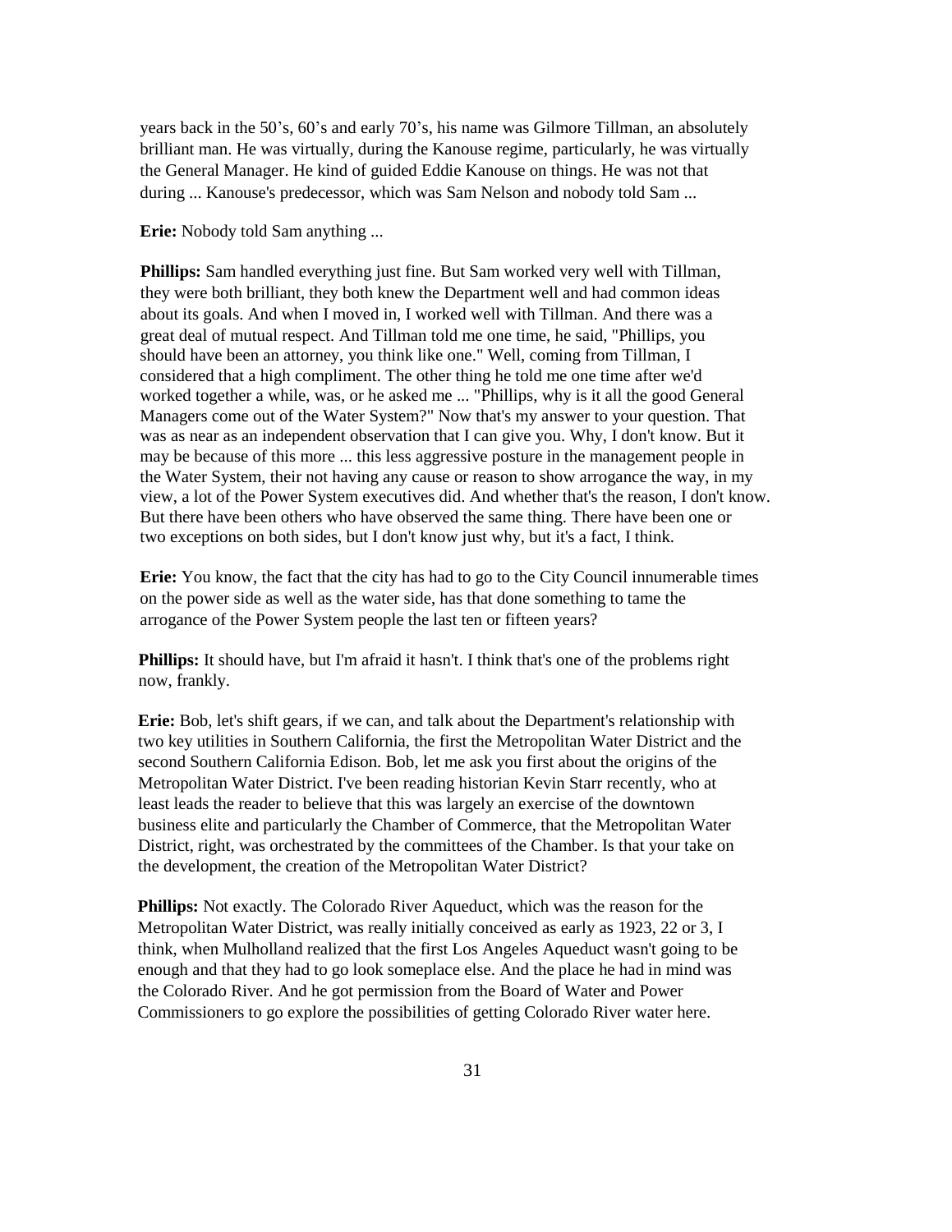**Erie:** Wasn't there a filing of like 1,500 ...

**Phillips:** Yeah, he went over there and determined that it would be possible. It would be a big, big project. But that there was water there and it could be brought over here. And he notified the Board of this and asked permission again from the Board to file on water, and the Board said, "Yeah." So he filed on 1,500 cubic feet per second of water. A million acre feet a year, plus or minus. And that filing was in the name of the City of Los Angeles, nobody else.

**Erie:** And the Chamber was not involved in this, at all?

**Phillips:** To my knowledge, not at all, yeah. Then, Mulholland started sending some survey crews out in the desert there to map mountains which had never been mapped to an adequate scale so that some line and grade surveys could be made ...

**Erie:** And this was all paid for by the Department of Water and Power?

**Phillips:** Yeah, right. And, in fact, Sam Nelson was one of the ones that went out there on a survey party to do that.

**Erie:** That's how Sam cut his teeth ...

**Phillips:** Yeah. So that went on for some time. Surveys were made, and I have to review the history a little bit here ... but they established several possible routes ... I've got a copy of a great big map in here, a topographical map that was the result of those surveys and shows the routes ...

[to dog] Now listen, lie down, lie down, I'm not going to pet you ...

And I believe they did some initial construction over there. One of the things they did, I know, was cut a deep trench along side and back from the west bank of the Colorado River, where it was not in deep gorge ... to test the infiltration properties. Of course, the Colorado River was very muddy, the dams hadn't been built to settle the silt out. And they built a long, deep trench to see ... they felt if they could get filtration through the natural soils into this long trench, they could pump that out and it would be filtered water. .. pumped to Los Angeles. There was a lot of construction work done on that by the Department of Water and Power. And at some point in there, then, when the surveys began to gel and they began to find out that there were big pump lifts involved, lots of tunnel, that it was a really big project...

**Erie:** Yeah, you're talking about lifting that water how many feet? A thousand-seven hundred, something like that? It's up ...

**Phillips:** Yeah, there are several pump lifts ...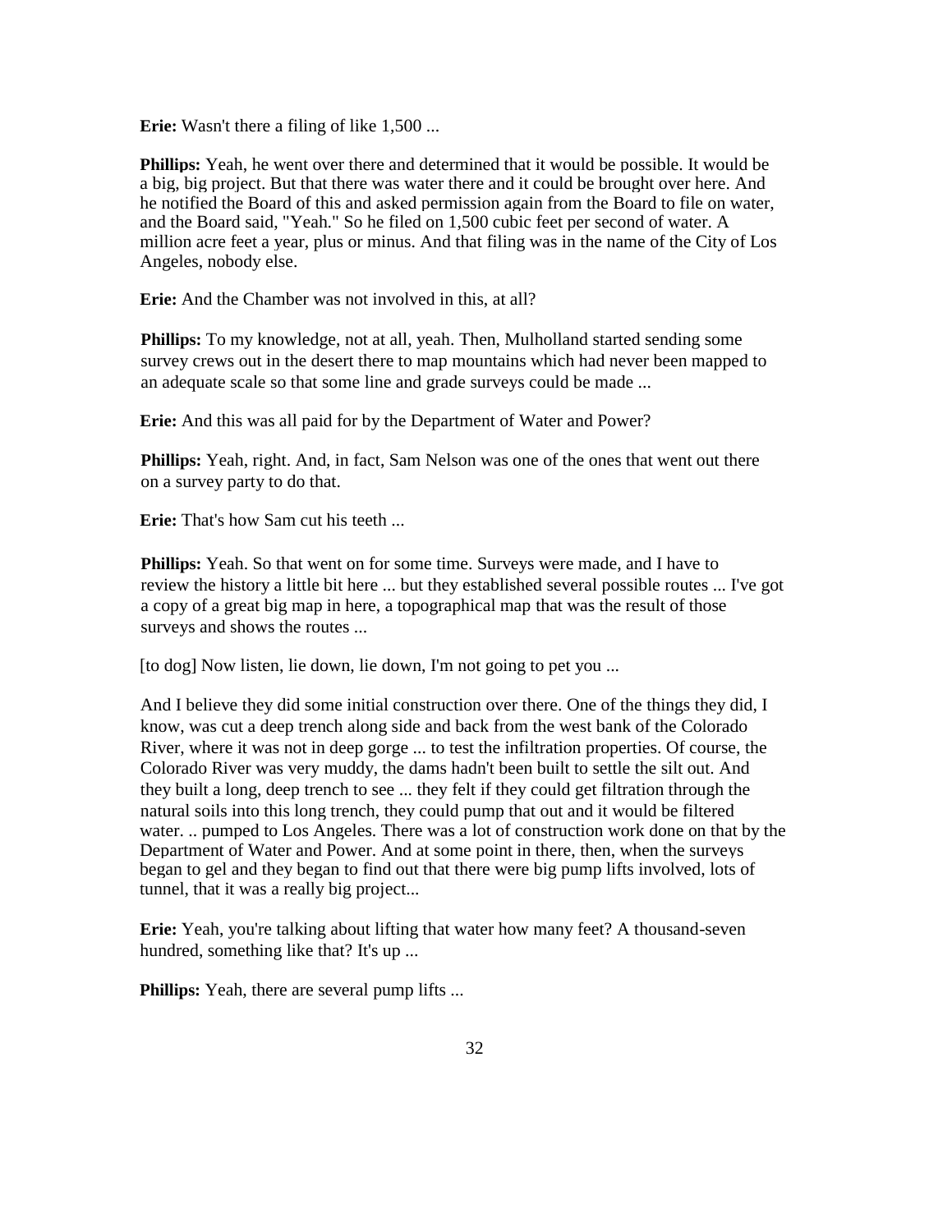**Erie:** This isn't gravity flow, right?

**Phillips:** No, and there's no ... virtually no recovering generation from it either.

**Erie:** You're talking about an electric power bill too, a pumping charge.

**Phillips:** Yeah, they used the head all up in friction, through the conduits. So anyway, I think they began to realize that this was not a one agency matter. And it may have been at this point that they went to the Chamber of Commerce. What they did was they sent out some letters to other cities and said, "Here's a possibility for water for everyone, are you interested?" And they got the famous thirteen replies ...

**Erie:** And this was after they realized that they didn't. .. either, they didn't have the money to go alone because they originally intended to go alone ...

**Phillips:** They originally intended to go alone.

**Erie:** Or that it was too ...

**Phillips:** It was too big a project. Money-wise, and really probably more water than they needed. And to this day it would be if they had gone along with 1,500 second feet [they] still wouldn't be using it. So it was a wise choice. But I don't think the Chamber of Commerce came into it until it became apparent that it would be more than one outfit. And they tried to get others to come in and they did get eleven cities, enough, apparently they felt it would be worthwhile.

**Erie:** Evidently, Pasadena and a lawyer there, the City Attorney, a man by the name of Howard, right? Played a major role ... **Phillips:** Yeah ...

**Erie:** Along with Matthews ...

**Phillips:** Howard and Matthews, and the City of Los Angeles and the City Attorney of the City of Pasadena really put together the Metropolitan Water District Act of California ...

**Erie:** The enabling legislation.

**Phillips:** Yeah, and got it passed. Not knowing at that time, just how many would be in on the project. But at least they got the enabling legislation through. And then, immediately, when they began to get the answers back from these people. They organized the Metropolitan Water District of Southern California.

**Erie:** Now wasn't it originally organized out of the Department of Water and Power? In fact, that was its headquarters until they got the funding several years later.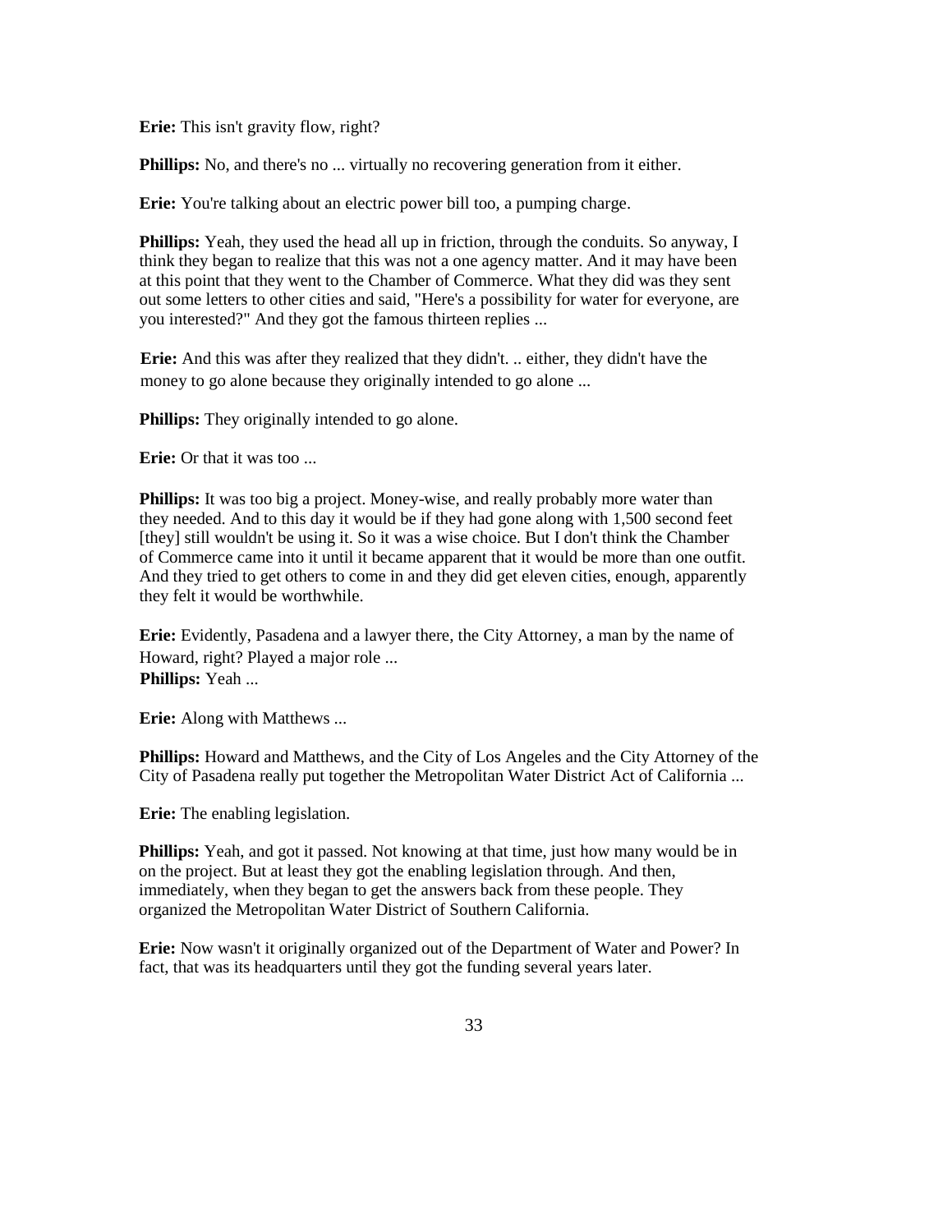**Phillips:** Yes it was, that's right. They didn't have a building or anything, they operated ...

**Erie:** Many of the engineers, the commissioners, right? Really came out of ..

**Phillips:** Matthews moved over to the Metropolitan Water District ultimately. A man by the name of Deemer moved over there.

**Erie:** I've read his oral history, Bob.

**Phillips:** Yeah. A man by the name of Clay Elder had been the hydrographer and hydrologist with the Department, he moved over there as the Chief Hydrologist for the Metropolitan Water District, and there were quite a number of others.

**Erie:** And the commissioners. John Randolph Haynes, Whitsett.... In fact, they ultimately had to chose their allegiance, whether they were going to be Metropolitan Board members or D.W.P. people.

**Phillips:** So it occurred over a period of time. And I don't have the exact history, but my thinking would be that when they realized that they had to branch out, that's when the Chamber of Commerce came in and helped canvas members and that sort of thing ...

**Erie**: And that, actually, was a long-standing practice of the Department, wasn't it, on bond issues? Was to utilize the Chamber in terms of building political support.

**Phillips:** Yep. So the Metropolitan Water District, then was a little like the Power System, then. The tail started wagging the dog. It outgrew its parent. Truly. And fortunately, the way the Metropolitan Water District of Southern California was structured, the City of Los Angeles for years had most of the votes on the Board, most of the power on the Board. So there was no great problem, the City of Los Angeles says "Do this," and they did, you know ... that's what happened.

**Erie:** You had Joe Jensen on top there, Bob.

**Phillips:** Yeah. However, when they began taking in people who would pay their back taxes, all the back taxes that they would have paid had they been in since the beginning and since San Diego with its ... a hundred and twelve thousand acre feet a year on the Colorado River decided to join Metropolitan Water District in ... when in '47

**Erie: '**46, '47.

**Phillips:** '46,'47 ... and give their hundred and twelve thousand acre feet to some kind of park, I don't know what the arrangement was but anyway, that was part of their. .. [end of tape 3, side A]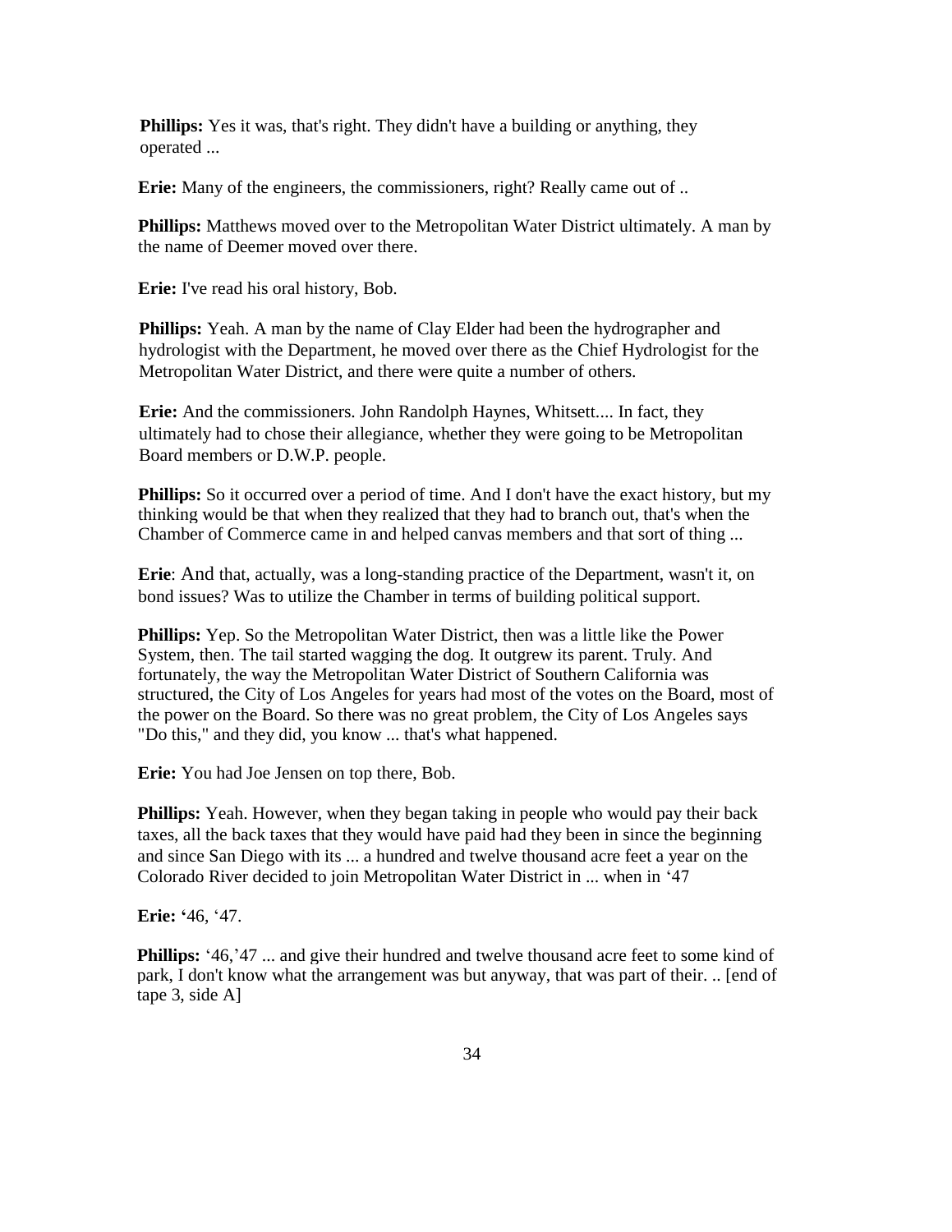**Erie:** OK. .. Kay Egis and others came in ...

**Phillips:** All the others. Santa Monica, Long Beach ... well, they were among the first. ..

**Erie:** Did the growth of the Metropolitan Water District and the fact that it called the tune, in terms of water coming from the Colorado, and then after the 1960's from the State water project ... did that change the relationship, create conflict with the Department of Water and Power, the relationship between the Metropolitan and the Department of Water and Power? Has it generally been a friendly relationship ... a cooperative relationship, or has there been tension and conflict?

**Phillips:** As time has gone on it's become ... there's become more attention. There was a battle over rates versus taxes, you know. And I got in on that fight for a while, where the City of Los Angeles had to pay a whole lot of taxes ...

**Erie:** and they got very little water, or needed to draw very little water ...

**Phillips:** Yeah, and they got very little water, and what they wanted to do was make the water rates pay for more of the costs, certainly the operating costs. But, somebody like the City of San Diego is getting a free ride, they pay very little taxes and as long as the water rates are low they were riding on Los Angeles's water, really.

**Erie:** As they ride on their airport and harbor, too, Bob. They're infrastructure freeriders.

**Phillips:** And where it became bitter was between San Diego and Los Angeles. Another...

**Erie:** But really on the Metropolitan Board, not really the D.W.P. versus the San Diego County Water Authority.

**Phillips:** Yes, it was a fight between the Board members.

**Phillips:** Jane! [INTERRUPTION; takes dog outside.]

**Erie:** Back on ...

**Phillips:** Another thing that aggravated this problem between San Diego and Los Angeles was the fact that it was the practice that the more senior Board members

35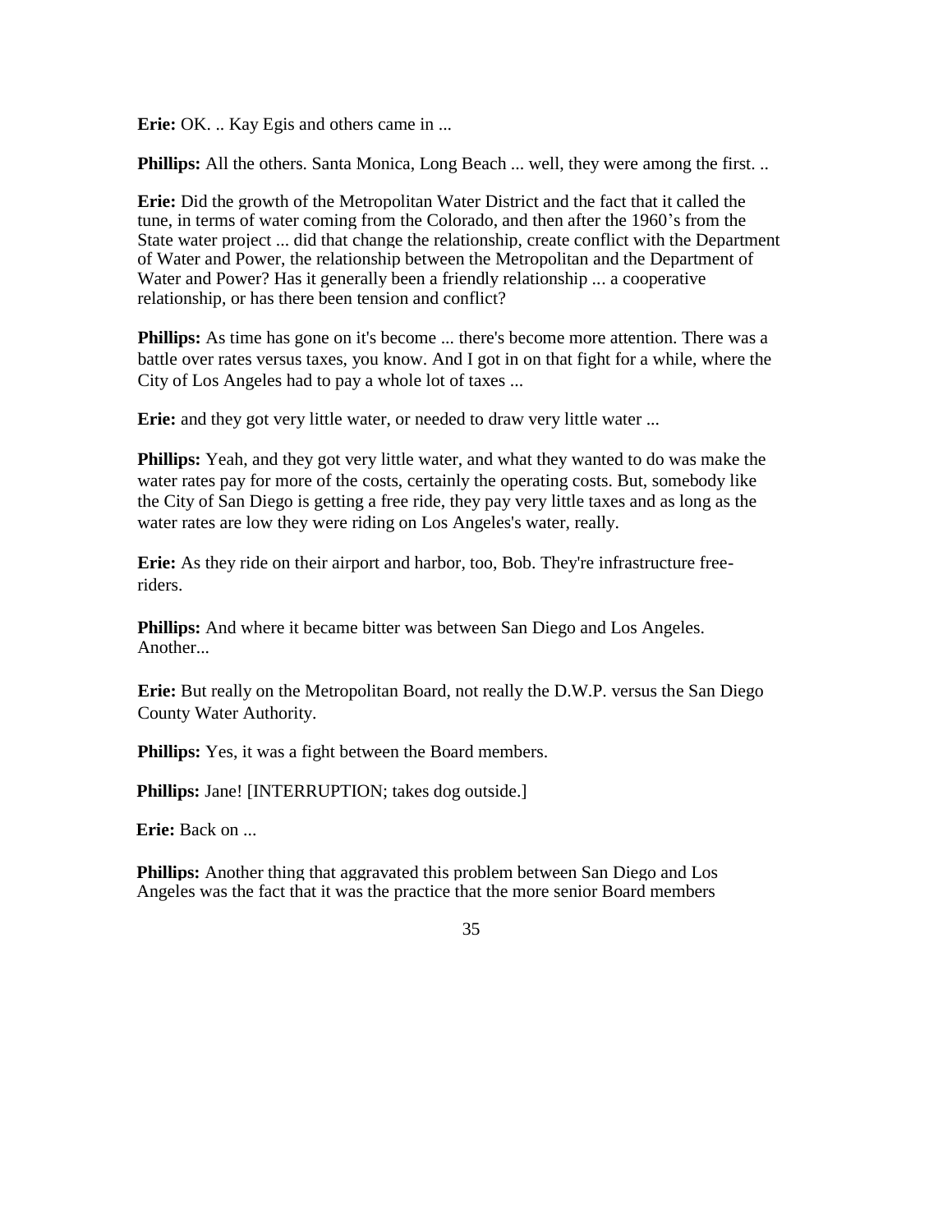get the committee heads and the more important committees. And San Diego has been very smart, they've assigned people and then left them there for a long time. The City of Los Angeles has been dumb, but you know it's been politics.

For instance, when Mayor Bradley came in, he reassigned ... he dismissed all the Board members, virtually all of them from the City of Los Angeles on the M.W.D. Board and put all new people in. Well, they had no clout at all. Even though they had numbers, they had no clout. .. and San Diego rode roughshod over them.

**Erie:** It was like the South in Congress ...

**Phillips:** Yeah, right. Then Riordan comes in ...

**Erie:** Gage goes ...

**Phillips:** Yeah ... and you get the same thing ... so... the City of Los Angeles has had some very good people on that Board but they don't stay long enough to where they have authoritative positions ... powerful positions.

**Erie:** Now will the tail be wagging the dog even more now that the City has to turn to the Metropolitan for a greater amount of water because of the Mono Basin decision?

**Phillips:** I don't know that... the City should become much more aggressive, now, because they're much more impacted by M.W.D. costs and that sort of thing, but I can't see the situation getting any better, I'll put it that way.

**Erie:** What about the Department's relation with Southern California Edison. How do you characterize that over the years?

**Phillips:** Well, of course early on it was bitter. The fact that my father worked for the Department really had a lot of input to my younger days. My mother had a half-sister and she was married to an Englishman, by the name of Chegwidden ... Schwiden, he'd pronounce it, Schwiden, but it was spelled Chegwidden ... he worked for the Edison Company ... he was in their securities operations, stocks and bonds, and that sort of thing. And I remember them when I was a kid they'd always come over ... because they had no children ... they would always come over to our places at Christmas time and bring us bats and balls and stuff, you know ... and then there was a period in there which I didn't quite understand, during the twenties, I guess ...

**Erie:** They didn't come over?

**Phillips:** They didn't come over. "So where's Aunt Sue and Uncle Wes?" "Well we're not seeing them, we haven't seen them for a while, we may not see them for a while." All because of the tension between my father, who by that time was becoming an executive at the D.W.P., and Uncle Wes who was becoming pretty well up in the Edison Company,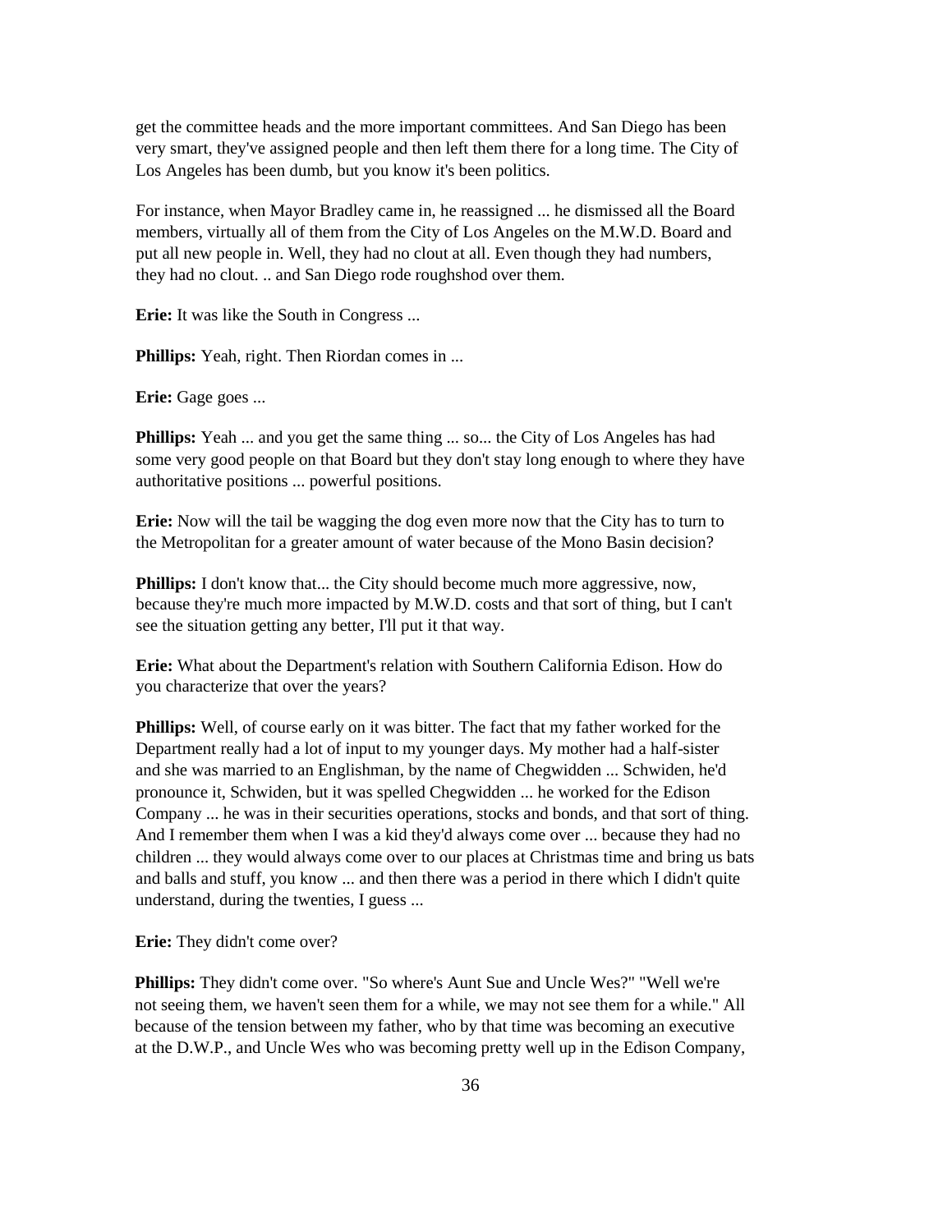you know, he was on speaking terms with the president and that sort of thing ... So, you know, it was bitter, there was a bitter period there. It may have been, as I've discussed with you before, that when the Metropolitan Water District was formed, the Colorado River aqueduct built, Edison may have realized just what was happening to them, I don't know ... but I don't see how they could have missed what was happening to them, building a fence around the City of Los Angeles, literally.

**Erie:** Well, according to Mike Ely, Edison was bitterly opposed, right, to the Met getting thirty-six percent of the power allocation. They feared that the Metropolitan would go the way of the Department of Water and Power and not only use it for pumping purposes, right, but for distribution as well. So they initially fought their best ally.

**Phillips:** Well ... I'm not sure they could have done that, under the Metropolitan Water District act. I don't know what the act says, but I'll bet that it doesn't say anything about retail distribution of power. But anyway, in more recent years, and by that I mean even ... well, the Edison Company took over the southern share of the power company, or its successor, the ... Anyway, the power systems ... the privately-owned, the investor-owned power systems in the Owens Valley, the Bishop Creek plants, the Pine Creek plants, other plants up there that supplied ... originally supplied river-side loads with a little 138,000 volt transmission line that... of course, 138,000 volts over a 200 plus mile line was pathetic. Their losses were extreme.

But the Edison Company served part of the City of Bishop; they served the municipal part of the City of Bishop ... inside the City of Bishop. And the Department of Water and Power through its local plants up there served outside. Then there was a change in there. Anyway, the question came up about Edison serving outside. And I remember, I participated ... I was Northern District Engineer at that time, so this would have been in the early 60's. We had a meeting up there ... Bill Gould of the Edison Company and Jack Horton of the Edison Company, who was president of it then, and Sam Nelson, one or two people from the department, and I. ..

**Erie:** Bob, this was about when? About 19 ...

.~--~~--~-~-~ -~---~-~~----~-

**Phillips:** Probably '62 or 3, something like that. They came up there on a tour of the facilities ... a very nice visit. .. it was very cordial. And we, you know, had dinner together in the evenings and shared some drinks and we'd drive around, visit the plants and take a lunch with us ... or the plant people would have nice lunch picnic spread for us ... very nice. And a lot of things were discussed, among them the fact that within the Owens Valley, the City of Los Angeles' goal was to protect the water supply.

And this meant, as I had told my friend, Mr. Rife, minimizing growth ... minimizing development. And we hoped that they understood this and would not *try* to expand too much in the Owens Valley ... now, a lot of people don't know this, I don't think. And they were very understanding, "Yeah, that makes sense, we understand what you're saying. Don't worry about it. Don't worry about it." And we never had to. They never pressed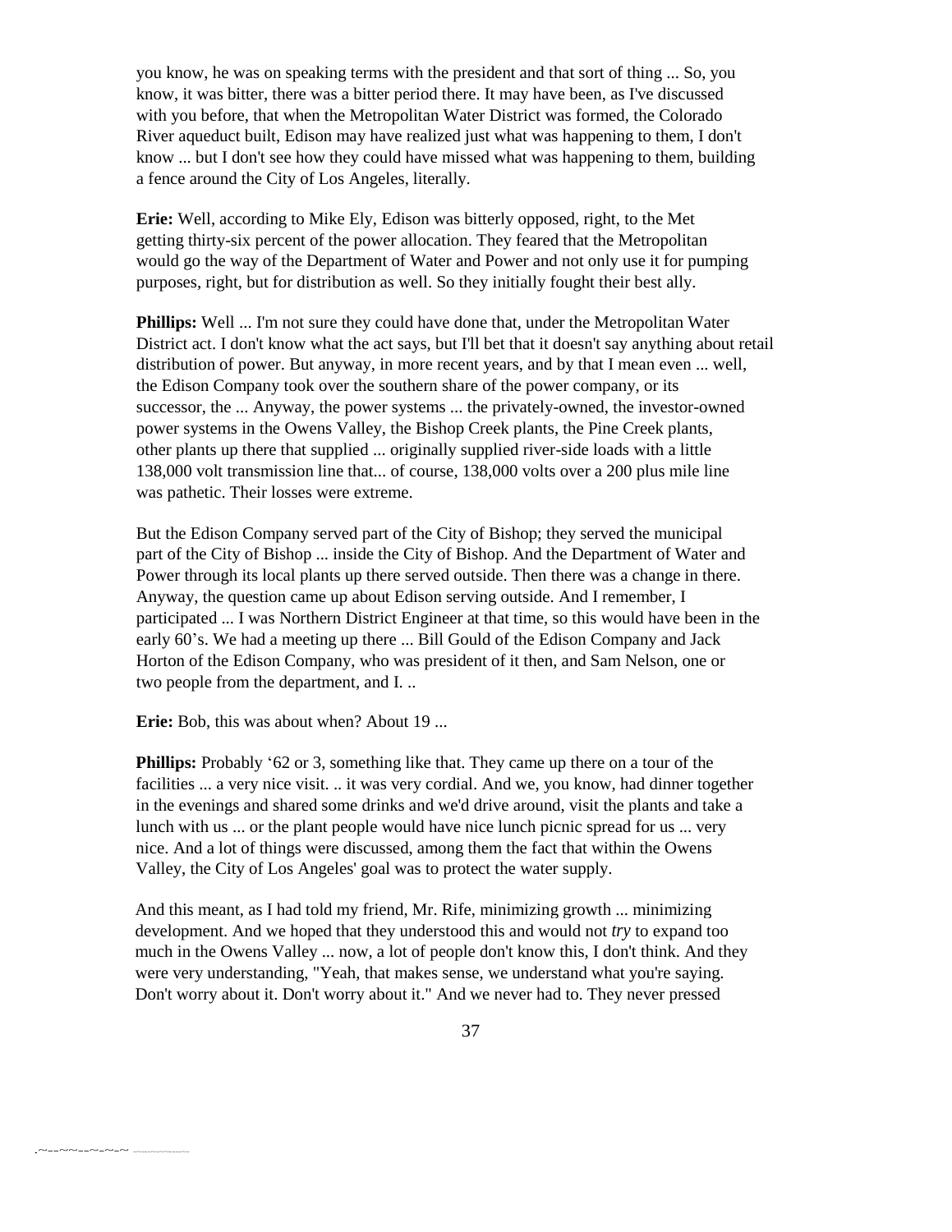us at all about. ..

**Erie:** Did things regularize by the 60's? I know that D.W.P. and Edison started to engage in a series of joint ventures. The cost of power facilities became so prohibitive that you really had to have ...

**Phillips:** And we were involved with them, I think, in the Bolsa Chica project, you know.

**Erie:** So it became ... Once Edison realized that with the Metropolitan, right, there would be no further, kind of, growth, right, in the service area ...

**Phillips:** When I was General Manager, Jack Horton was the ... Do you want some chips or something?

**Erie:** No this is fine, this is just. .. I don't have a sweet tooth, but today I do have a sweet tooth ...

**Phillips**: Jack Horton was head of the Edison Company then, you know, CEO and President... and I was General Manager. They invited me over to lunch one time with my division, my system heads. We had a very nice lunch. Howard Allen was there ... [laughs] Howard Allen was the only one that I ever had a problem with ...

**Erie:** Well, can we just do a brief sidebar. I know we've talked about this previously, about Howard Allen and the creation of the Greater Los Angeles Chamber of Commerce. And what that might mean, what the significance of that was ...

**Phillip**s: Oh, I think: it was very significant ... It meant that Howard Allen, who had been chairman or president of the Chamber of Commerce immediately prior to that, was very upset with it being the Los Angeles Chamber of Commerce. Why was he in it, and others ...

**Erie:** Well, its headquarters was there, before they moved to Rosemead, correct?

**Phillips:** And their headquarters was in Los Angeles. That's about the time that the plans started for the Rosemead office. And Howard Allen never really came around. But this lunch we had when I became General Manager was out at the new Rosemead headquarters, brand new. I was impressed. But it was very cordial.

And there was another case ... I've forgotten what the issue was ... but the power interests in the state wanted to get together and discuss this ... it was a legislative thing, it may have had to do with environmental things ... I've forgotten what. But they wanted to have a meeting in the PG&E offices in San Francisco. And they wanted me there. They wanted the major utilities, SDG&E, the Department of Water and Power, Edison, PG&E ...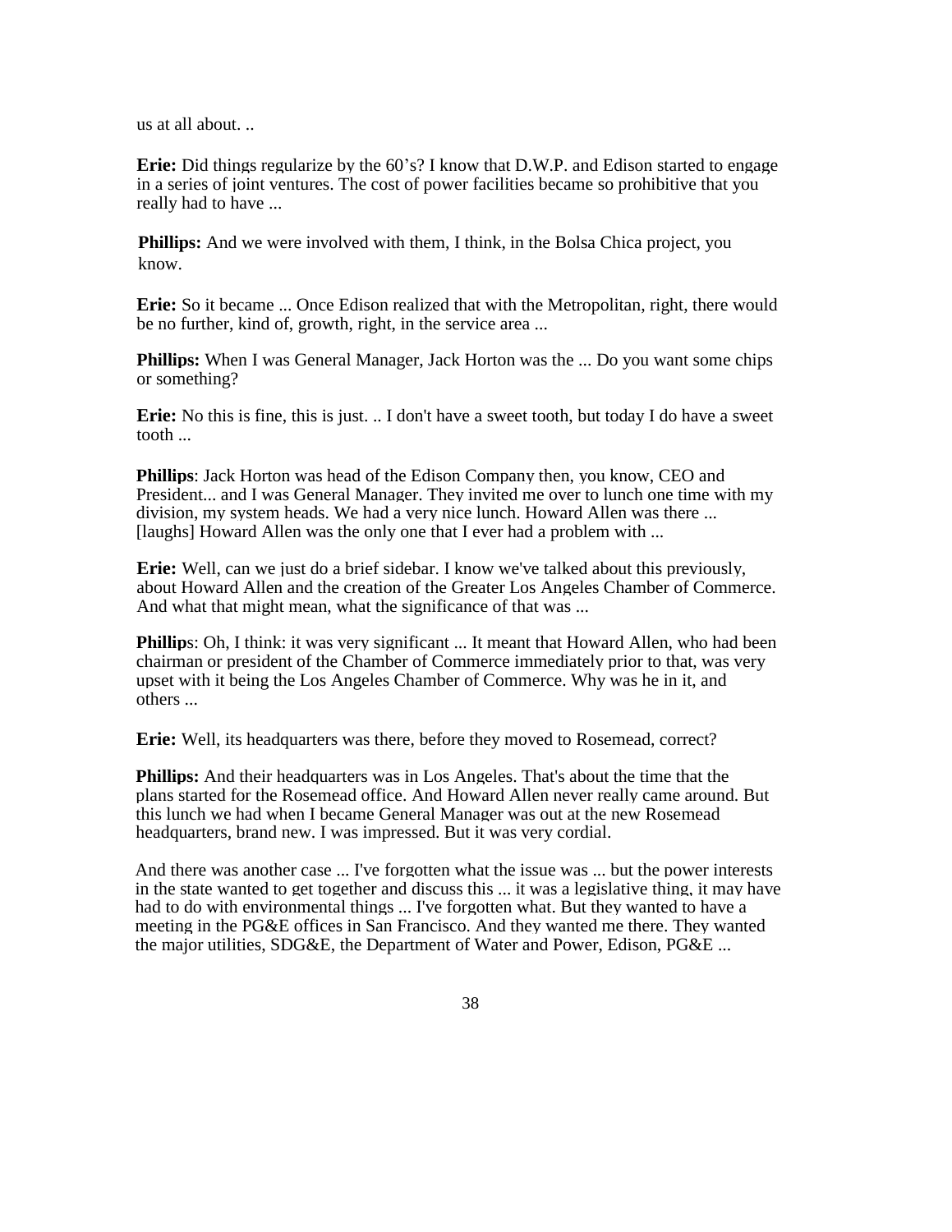**Erie:** That's the big list. ..

**Phillips:** And Horton called up an said, "You gotta go to this meeting ... " He said, "We sure want you up there ... " And I said, "Yeah, I'll go ... " And he said, "Well, could you be out at the Ontario airport at a certain time ...

**Erie:** What? Take their corporate jet up ...

**Phillips:** Well, it wasn't a jet ... but "We'll take a plane up and I'll have Stewart pack a lunch for us, just sandwiches, maybe some beer. And we'll have lunch on the way up and talk about it." There it was. Jack Horton was very cordial to me. So was Bill Gould, his successor. Very cordial and friendly. So by that time, I didn't see any problem at all. But I always told people that while the Edison Company was cordial to me and fair ... honest, don't ever sell them short about looking out for number one. They looked after the Edison Company and they did it well. But, you know, what else can you expect. Naturally they should do that.

But I felt the relationship, while I was in there, was very good. After I retired, the Navajo Tribe Utility Board asked me if I would fill a vacancy that they had on the Board. One of their board members was Jack Talley. Jack Talley had lived in Bishop for many years, working for the Southern Sierra's power company and then ultimately the successor down at Riverside. He became president of.. I can't think of the name. Anyway, when Edison Company took over that old system. Jack Talley became Senior Vice President and controller of the Edison Company ... worked there for quite a while. He knew all those people real well. Then he retired and became a member of this Navaho Tribal Utility Authority Board.

And so, they were looking for this member on that board and his wife happened to read in the Times that Bob Phillips, the General Manager of D.W.P. was retiring. And his, Talley's wife, was raised in the Owens Valley and knew my wife, my then-wife.

And she told Jack, "Why don't you call him and see if he'd be interested in the job?"

Jack said, "Aw, he probably wouldn't be interested in that. He's got too much else to do probably,"

So Jack called me one night, and said, "Would you be interested in being ... "

He says, "Are you familiar with what the Navajo tribe utility authority is?"

I said, "Yeah, somewhat, because we had some dealings with them on the Navajo project."

He said, "We have a vacancy on the management board ... Would you be interested a position on that Board."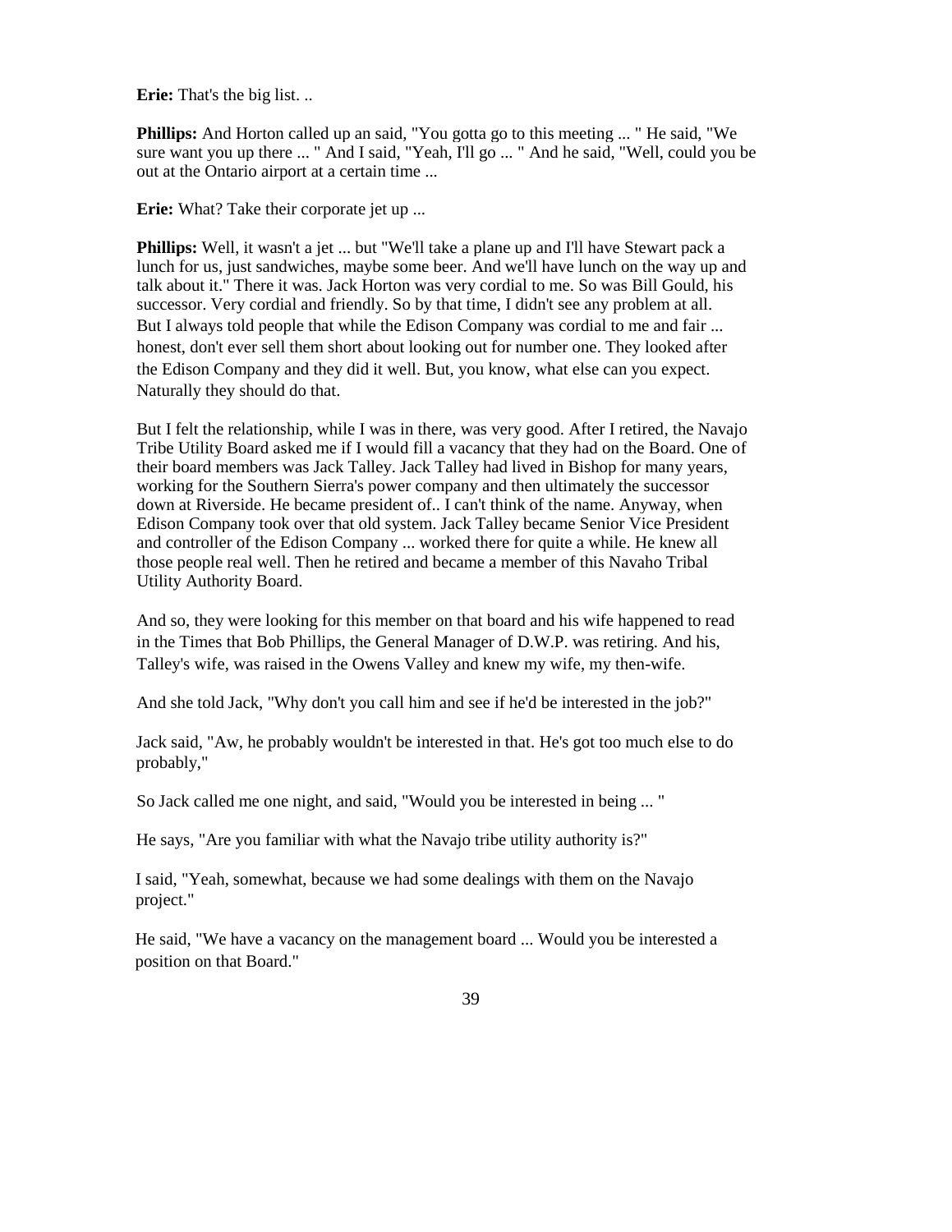And I thought a minute and I said, "You're damn right I would. "

Just like that ... And I said that sounds like something that I would like to do, you know. It doesn't pay anything but expenses, but I said yeah ... But, prior to asking me, though, Jack had called Bill Gould, who by that time was president of the Edison Company, whom he knew very well.

And he asked him, "Bill, you know Bob Phillips, do you think he would make a good member of our Navajo Tribal Utility Authority Board."

He didn't call anyone ... because he told me later, he said, "Jack leaned back in his chair and looked at the ceiling, and then he leaned forward in his chair and he said, 'I don't think you could find anybody better.'" [laughs] So you know ...

**Erie:** Things have been repaired.

**Phillips:** Things have been repaired. Now, I don't know what it is now. John Bryson was a shock when he was appointed there ...

**Erie:** Why was he a shock, Bob?

**Phillips:** Well, his background was not what you'd expect for a major, old-line corporate structure, you know. He'd been in the environmental movement. .. a powerhouse in the environmental movement and Common Cause, or not Common Cause but whatever it was he was with.

And he brought along with him Mike Peevey, whose background was really labor, but who had been president of the California Council of Environmental and Economic Balance, and as such had become a very great friend of Howard Allen's. So that all kind of added up and then came the San Diego Gas and Electric effort to grab them by the Edison Company, and it failed, which I knew it would. And that's when Allen went out and Bryson came in.

But Bryson did have his man Peevey in there, who later failed to make the ... well, no, he brought Peevey in earlier, he brought in Peevey before Bryson. Because Peevey was in charge of getting the deal with San Diego Gas and Electric done. So, he didn't do that so he left Edison.

**Erie:** Now he just writes Op-Ed pieces.

**Phillips:** And I don't know ... Edison is having problems now. Their stock has been down around 16-17 for a long time. They're laying off people right and left, as vigorously as the Department is ... and hopefully more carefully. All the utilities now are confronted with deregulation and I think they're all looking at each other for comfort and support. I think that has changed the whole relationship.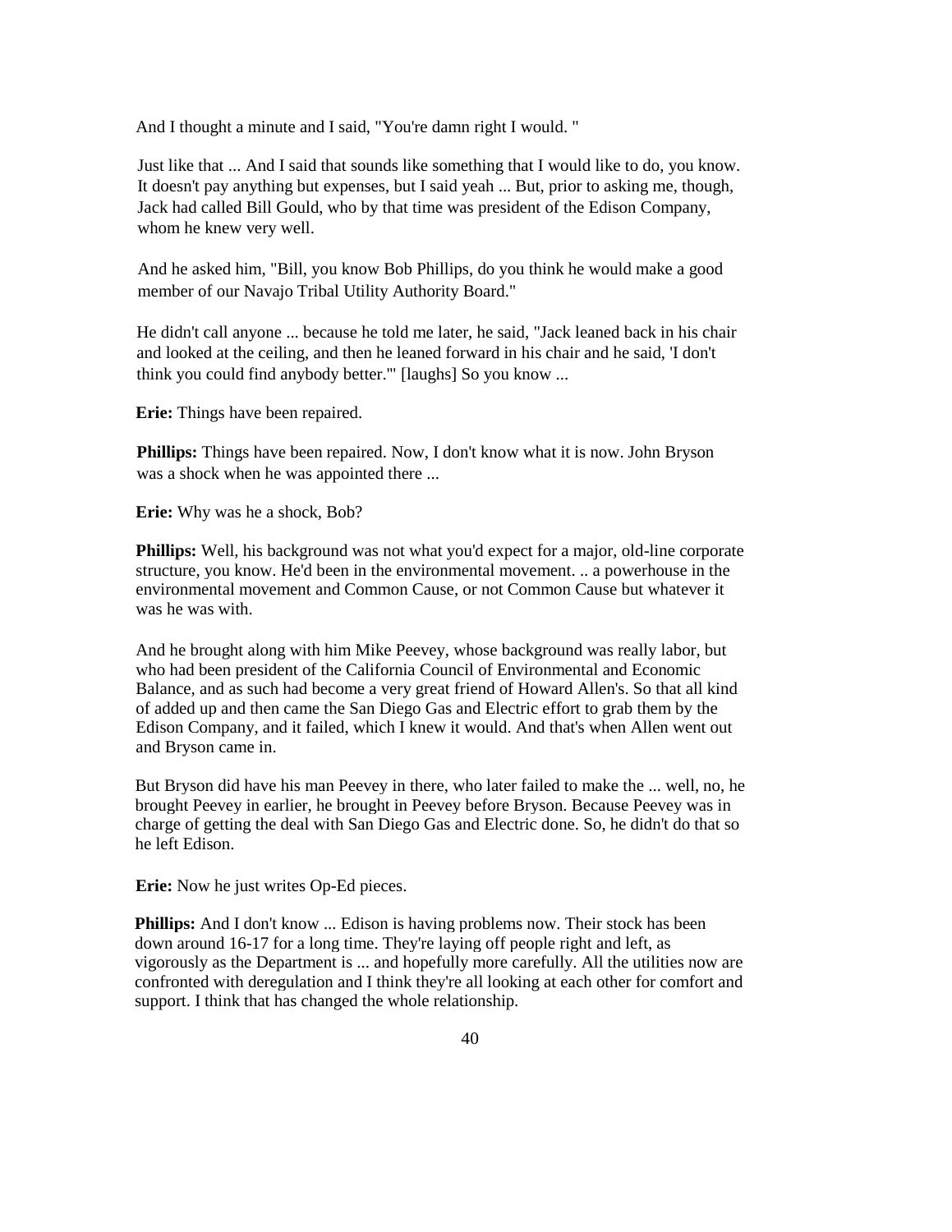**Erie:** The old combatants look very differently at one another, don't they. They want commiseration.

**Phillips:** And I think that's changed the whole picture. And I don't know what's going to happen.

**Erie:** They're all in the same boat and it's leaking.

**Phillips:** Yeah, and I don't know what the future's going to be.

**Erie:** Well, a lot of difference if you're talking about a pooling system, right, a wholesaling system versus what we've talked about.

**Phillips:** That's part of the problem. Here, all of a sudden they come along and what's going to be a pooling system now, instead of deregulated wholesaling. You know, well, they decide, "Well, this isn't going to work, we'll turn the page and do this." That's scary.

**Erie:** Never put an academic in charge of the California Public Utilities Commission. William ... Daniel William Festler, right, the law professor from Davis. Well, Bob, we brought you up to the present, certainly when we talk about deregulation. Bob, can you share with us your observations of the Riordan administration and its dealings with the Department.

**Phillips:** Well, this is not a happy subject. [laughs] The Riordan administration has come in with some methods and actions which, to me, thoroughly demonstrate their total lack of comprehension of municipal operation. They're trying to re-tailor the whole cloth of good municipal operation to investor-owned corporate activity and it isn't working. I know it isn't going to work.

One of the things that illustrates this best to me is the letter that was written to the Times, March 19th by Tito, Dennis Tito, the Chairman of the Board of Water and Power Commissioners, who was a hand-picked stooge of Riordan ... and Micheal Keeley, the Deputy Mayor, who was an even more carefully hand-picked stooge of Riordan's, and I mean this ... saying in this letter, these two, that the mayor's goal is to bring about in the Department an operation that would be akin to other investor-owned corporations and the citizens of Los Angeles as owners become shareholders and they have a right to get a revenue, a return on their investment. "And therefore we have every right… this is what we're trying to do ... get money from the Dlepartment, just the way an investor-owned utility would get money from its ratepayers to pay its stockholders, its shareholders." Well that, to me, exhibits total ignorance of the situation.

My first question would be, if I were a ratepayer in Los Angeles, "Oh boy, where do I pick up my dividend check If we're just like the stockholders in a corporation who get dividends, where do I pick up my dividend check and how much is it going to be?"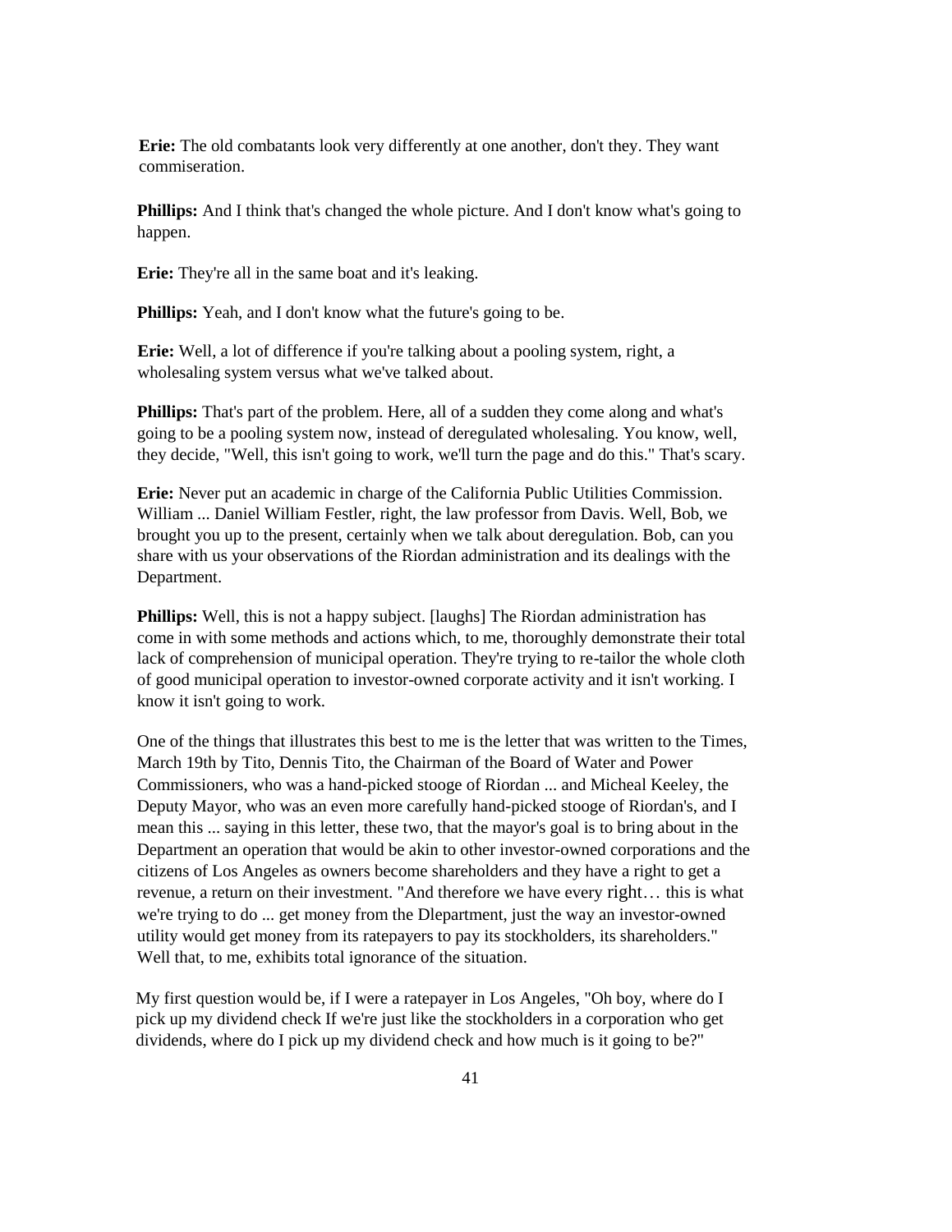And the second question I would have is, "Well, of course, the IRS is going to know that we're shareholders and we're getting dividends for this because your letter says so ... do I have to pay taxes on this? Do you withhold taxes, or how is this done? Do I have to worry about IRS and the money I'm going to get as a shareholder here, just like in a regular corporation that you say we're going to be, "

You know, that right there illustrates the stupidity of it. Of course, Riordan then, when I ask those questions, is going to turn around and say, "Look, you don't really get the money, we're going to use that money on your behalf. We're going to hire some policemen with it, we're going to fill some potholes, we're going to open some libraries longer, we're going to do things for you with this money, which is due you as a shareholder."

Well, then I would say, "That sounds to me like a tax, rather than a dividend." And Riordan is saying, "Oh no, this is being used on your behalf"

You know, it falls apart, totally. And yet those two men wrote that letter obviously totally believing, you know, what they were writing. And it's sheer stupidity, in my view. Now if someone can point out where I'm wrong with that analysis ...

**Erie:** Bob, as I understand it, neither of them has spent one second managing a public agency in their lives.

**Phillips:** No, I don't think they've spent one second managing anything, really managing ...

**Erie:** One was a private pension fund manager, Tito, and the other was a venture capitalist, right, who specialized in hostile takeovers.

**Phillips:** Then the other thing they don't grasp is that the citizens who they say earn this money from the Department because they own it are citizens because they are residents of Los Angeles. Then I would say that every resident of Los Angeles is a customer of the Department of Water and Power and is paying a water and a power bill. Now they may be paying it through their landlord, but every citizen of Los Angeles, everybody who lives in Los Angeles, by Charter requirement is getting water and power from the Department of Water and Power.

**Erie:** Why has the City Council been so silent on these issues?

**Phillips:** Well, they don't understand them and they're afraid of them, because it's true, you know. So, and also ... every citizen, everybody living in the City of Los Angeles is a taxpayer also ... same reason, they're either paying taxes because they own a home or own property, or they live in an apartment and through their rent they're paying their share of the tax on that building and other taxes.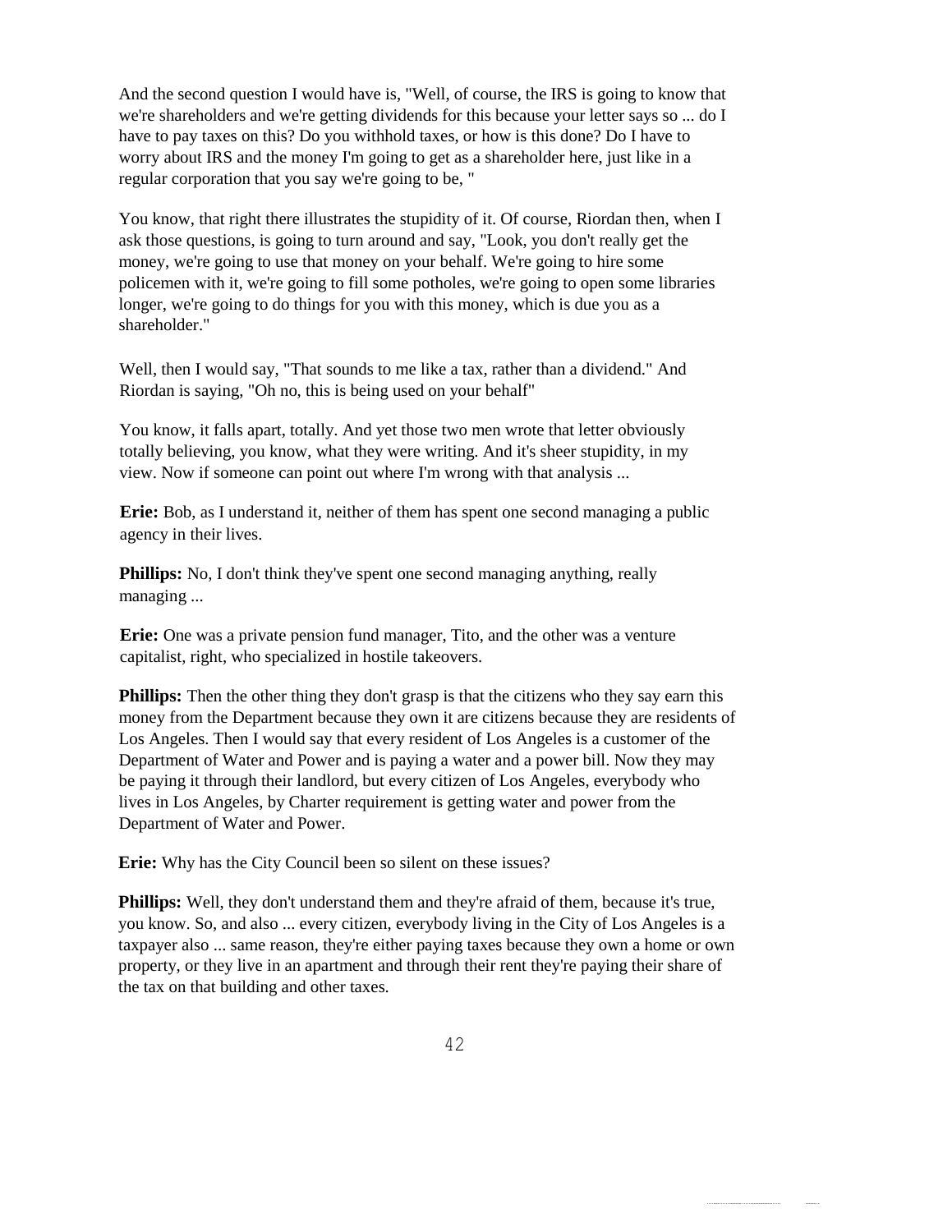So every citizen is a water and power user and a taxpayer and all you're doing is taking money from the water and power ratepayers to pay for cops and stuff for the taxpayers, and they're the same people virtually ... so Q.E.D. you are levying a hidden tax. And they refuse to understand that.

**Erie:** The Riordan administration also charges that the Department is inefficient and bloated and had commissioned with the City Council an audit that proposed ... in fact it's now being implemented, right, that the Department be cut by something on the order of 20-25 ... Your comments and reactions, right, to this retrenchment driven audit. .. **[End of Tape 3, Side B)**

**Erie:** We're back on ...

**Phillips:** The employees have a right. .. the fruits of their labor are a reduction in water and power rates, if they are reducing the cost. Because of that reduction in rates, then they the employees can expect to be complimented and thanked by the ratepayers ... or at least complimented and thanked by the ratepayers. Or at least viewed favorably by the ratepayers.

Now when the fruits of their labor are not given back to the ratepayers, but are skimmed off for other purposes entirely unrelated to water and power, they see this happening and they think, "Well hell, why should we do a good job? Why should we work our tail off in order to lower costs here when all that happens is they're diverted over there? And we get no benefit. We take a lot of criticism from the ratepayers because the rates aren't lower."

And that's a very, in my view, a very legitimate position for them to take. It's a source of destruction of morale, among other things.

I think that ... and then another thing that frightens me about what Riordan is doing is this sale of surplus property ... so-called surplus property. He sold a million and a half barrels of fuel oil on storage down at San Pedro. The decision to have that fuel oil in storage was made during the Arab oil embargo in the mid-70s when I was General Manager. The tank storage space was built on a crash program and filled ... and the position of the Department then was that we would never, never find ourselves short of fuel at all for our generators, in case something happened ... either gas lines or oil embargoes or what.

And now he blithely sells off that million and a half barrels of oil. He's talking about selling off surplus lands in the Owens Valley, lands that the Department owns in the Owens Valley. Those lands ... everybody should know that history by now ... are key to the acquisition of our water supply ... to the security of our water supply up there. You never sell those lands off, you don't do anything with them.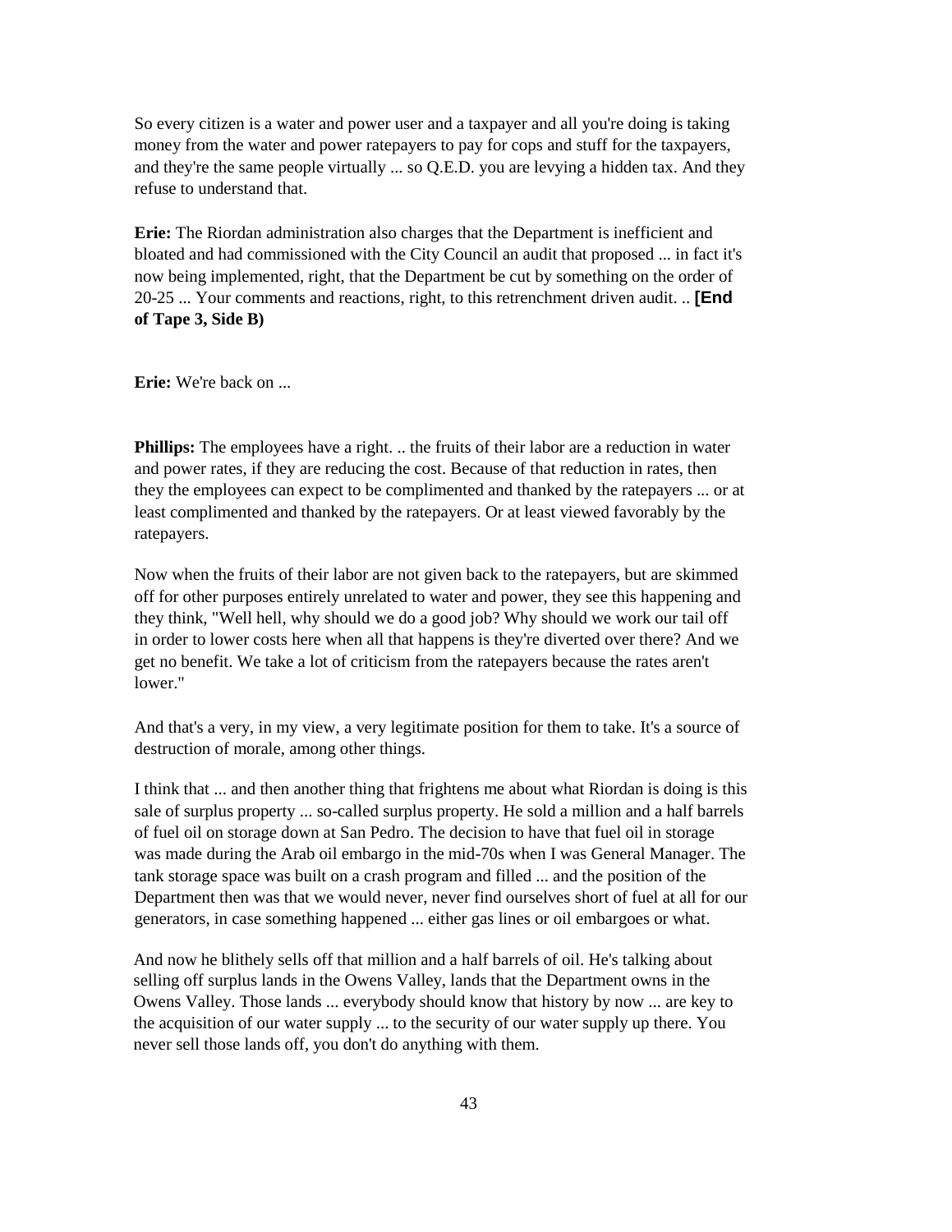You can't by any stretch of the imagination say that selling those lands is worth more than keeping the water supply that they represent, because it doesn't figure ... with the price of the substitute source, the Metropolitan Water District water now, which is over \$300 more than L.A Aqueduct water and rising. That just doesn't make sense at all.

So his ... all his thinking seems to be ... to terminate with the next quarter report. And you can't do that with a water and power utility that requires capital expenditures which are expected to last seventy-five or a hundred years ... you can't do it, in my view. So that's why I say he has no understanding at all of what he's doing, and he's doing irreparable harm.

**Erie:** What does this augur for the future of the Department, Bob?

**Phillips:** Well, if it goes on, the only rational thing you can think is he'll bleed the Department for all he can and then he'll sell the Power System at least. And the Water System will become a very dependent utility operation which will struggle to get funds to keep itself operable, probably won't get the funds ...

**Erie:** Just like Eastern water utilities.

**Phillips:** And there'll be serious breakdowns in the system and catastrophic things happen. In the San Diego Union Tribune, yesterday, I think ... No, this was in the L.A Times I picked up Friday up there. I happened to notice an article ... "Gas Emissions Close Sierra Campground." Well, that's the Mammoth Lakes, the Long Valley caldera there and the Mammoth Lakes volcanic action, and there are trees being destroyed up at Horseshoe Lake now because of carbon monoxide gas coming out.

And the seismologists and geologists figure that there's still lava moving at fairly shallow depths underneath the Long Valley caldera and underneath Mammoth ... and that there's a high likelihood of volcanic activity there, sometime in the future. They say not immediately, but nobody knew that Mount St. Helens was going to blow its top off either, but it did. If there was any significant volcanic activity ... a spewing forth of deep volcanic ... or deep waters in the earth ... gases contaminating the waters ... there's already an arsenic problem in the hot creek, which is Mammoth Creek.

The City of Los Angeles water supply from the Owens Valley could be destroyed overnight if something happened there. Now, I don't know if anybody appreciates that or not. I don't think Riordan does. But there'd be a tremendous cost... a tremendous emergency in the City of Los Angeles if there was large volcanic activity in the Mammoth area, because Crowley Lake is right downstream from that. .. Crowley Lake sits in the caldera.

That water would be contaminated. The only place that water can go is down the Owens River. If you tried to hold it in Long Valley Reservoir, the reservoir would fill up and spill and then you'd still get all this highly-contaminated, poisonous water going down